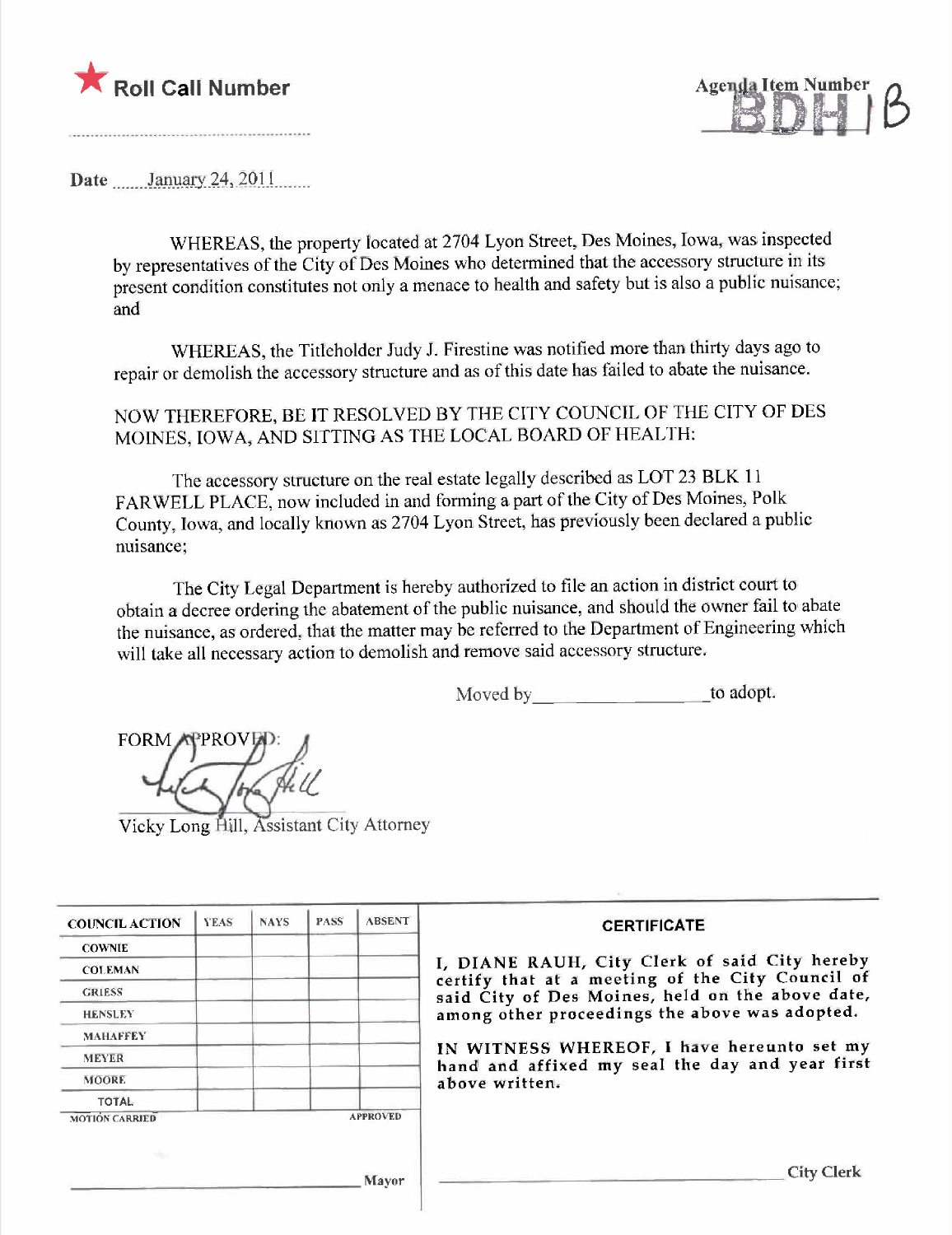

#### Polk Councy Assessor TOWN

[Home] [General Query ] [Legal Query ] [HomeOwner Query ] [Book/Page Query ] [Commercial Query ] [Res Sales Query ] [ Comm Sales Query ] [ Help ]

| District/Parcel                   | <b>GeoParcel</b>                                        |  | Map Nbhd | <b>Jurisdiction</b>             | <b>Status</b> |  |
|-----------------------------------|---------------------------------------------------------|--|----------|---------------------------------|---------------|--|
| 050/01454-000-000 7824-01-208-014 |                                                         |  |          | 0620 DM16/Z DES MOINES ACTIVE   |               |  |
| <b>School District</b>            | Tax Increment Finance District Bond/Fire/Sewer/Cemetery |  |          |                                 |               |  |
| 1/Des Moines                      |                                                         |  |          |                                 |               |  |
| <b>Street Address</b>             |                                                         |  |          | <b>City State Zipcode</b>       |               |  |
| 2704 LYON ST                      |                                                         |  |          | <b>DES MOINES IA 50317-8222</b> |               |  |

|               |          |        | $-MAFEE-ST$                |             |                 |                   |                                                         | 17 |         | <b>NMAPLE-ST</b><br>Ō۱ |  |
|---------------|----------|--------|----------------------------|-------------|-----------------|-------------------|---------------------------------------------------------|----|---------|------------------------|--|
|               | 254533   | 2635 甲 |                            | 2649<br>714 | $18\%$<br>四     | 15                | 90.5460<br>270 230 2270 270 427 0427 2 227 2327 2327 34 |    |         |                        |  |
| Get<br>Bigger | 10022013 | 48.5   | $5^{10}$<br>a a a<br>Brain |             | $712^{35}_{05}$ |                   | 270 p7042708 27 1427 1627 2327 2427 3427 32             |    |         |                        |  |
| Map           |          |        |                            |             | 50              | 5D                | 40 A950                                                 |    |         |                        |  |
|               |          |        | - YON ST                   |             |                 |                   |                                                         |    | YON-ST- |                        |  |
|               |          |        |                            |             |                 | 5<br>王<br>٢H<br>ш | 27027042704271327172714272327252735                     |    |         |                        |  |



### Approximate date of photo 10/07/2010

# **Mailing Address**

**JUDY J FIRESTINE** 2704 LYON ST DES MOINES, IA 50317-8222

## **Legal Description**

LOT 23 BLK 11 FARWELL PLACE

| Ownership       | Name                        |                                | <b>Recorded</b> | <b>Book/Page</b>                      |      | <b>RevStamps</b> |
|-----------------|-----------------------------|--------------------------------|-----------------|---------------------------------------|------|------------------|
| Title Holder #1 | FIRESTINE, JUDY J           |                                | 1983-12-02      | 5309/100                              |      |                  |
| Assessment      | <b>Class</b>                | Kind                           | Land            | Bldg                                  | AgBd | <b>Total</b>     |
| Current         | Residential                 | Full                           | 16,900          | 32,300                                | 0    | 49,200           |
|                 | Market Adjusted Cost Report | <b>Estimate Taxes</b><br>Taxes |                 | Polk County Treasurer Tax Information |      | Pay              |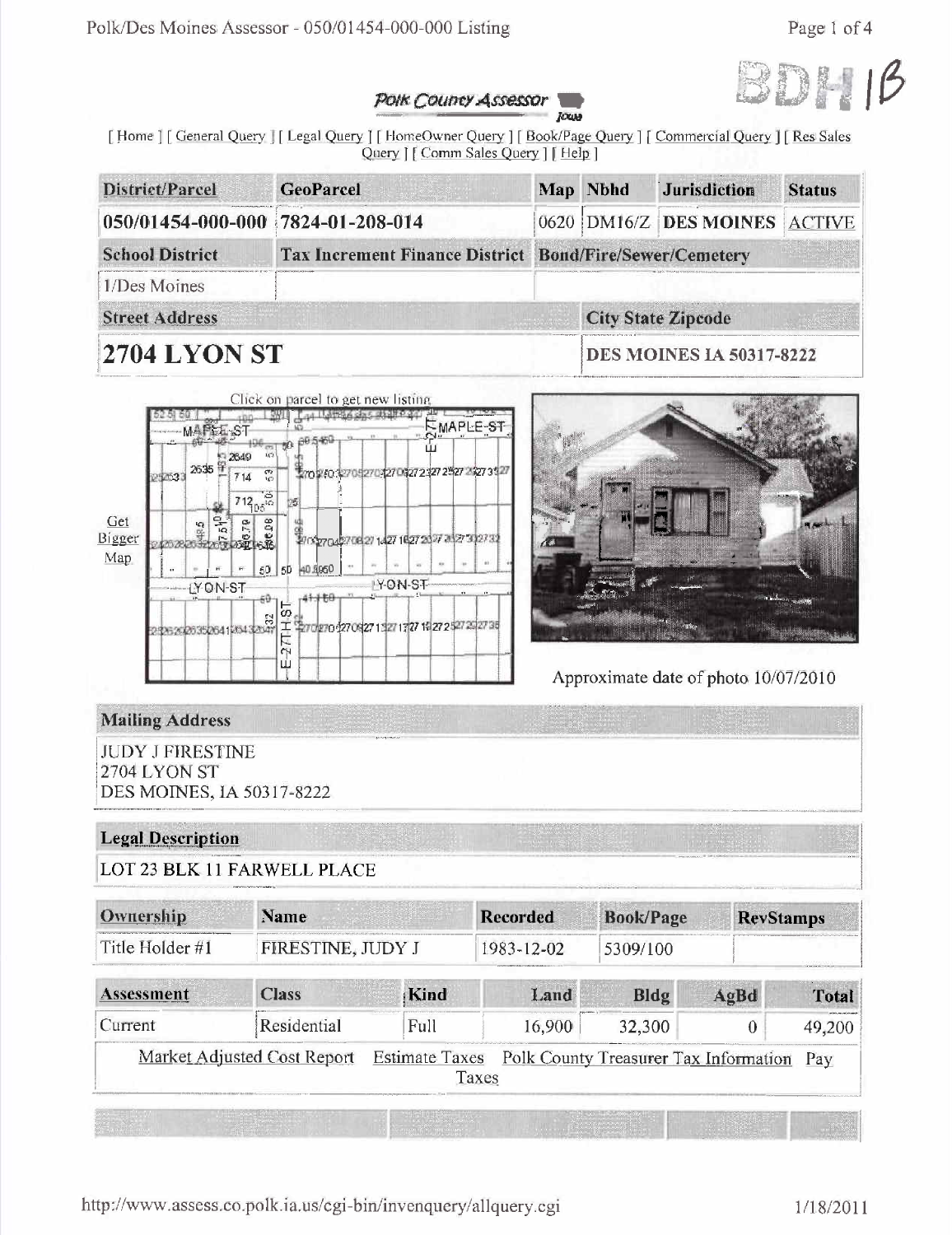Page 2 of 4

| <b>Taxable Value Credit</b>   |                                                                                              | Name                        |                           |                              | <b>Number</b>     | Info                   |
|-------------------------------|----------------------------------------------------------------------------------------------|-----------------------------|---------------------------|------------------------------|-------------------|------------------------|
| Homestead                     |                                                                                              |                             | FIRESTINE, JUDY J         | 102863                       |                   |                        |
| Zoning                        | <b>Description</b>                                                                           |                             |                           | <b>SF</b>                    |                   | <b>Assessor Zoning</b> |
| R1-60                         | One Family, Low Density Residential District                                                 |                             |                           |                              | Residential       |                        |
|                               | Source: City of Des Moines Community Development Published: 2010-03-05 Contact: Planning and |                             | Urban Design 515 283-4200 |                              |                   |                        |
| Land                          |                                                                                              |                             |                           |                              |                   |                        |
| <b>SQUARE</b><br><b>FEET</b>  | 7.450                                                                                        | <b>FRONTAGE</b>             |                           | 50.0 DEPTH                   |                   | 149.0                  |
| <b>ACRES</b>                  | 0.171                                                                                        | <b>SHAPE</b>                |                           | RC/Rectangle TOPOGRAPHY      |                   | N/Normal               |
| Residence #1                  |                                                                                              |                             |                           |                              |                   |                        |
| <b>OCCUPANCY</b>              | SF/Single<br>Family                                                                          | <b>RESID</b><br><b>TYPE</b> | S1/1 Story                | <b>BLDG STYLE</b>            |                   | <b>BG/Bungalow</b>     |
| <b>YEAR BUILT</b>             | 1921                                                                                         | # FAMILIES                  |                           | <b>GRADE</b>                 |                   | 5                      |
| <b>GRADE</b><br><b>ADJUST</b> | $+00$                                                                                        | <b>CONDITION</b>            | <b>BN/Below</b><br>Normal | <b>TSFLA</b>                 |                   | 663                    |
| <b>MAIN LV</b><br><b>AREA</b> | 663                                                                                          | <b>BSMT</b><br><b>AREA</b>  | 663                       |                              | <b>FOUNDATION</b> | <b>B/Brick</b>         |
| <b>EXT WALL</b><br><b>TYP</b> | WS/Wood<br>Siding                                                                            | <b>ROOF TYPE</b>            | GB/Gable                  | <b>ROOF</b><br><b>MATERL</b> |                   | A/Asphalt<br>Shingle   |
| <b>HEATING</b>                | A/Gas Forced<br>Air                                                                          | <b>AIR COND</b>             | 0                         | <b>BATHROOMS</b>             |                   | 1                      |
| <b>BEDROOMS</b>               |                                                                                              | 2   ROOMS                   | 5                         |                              |                   |                        |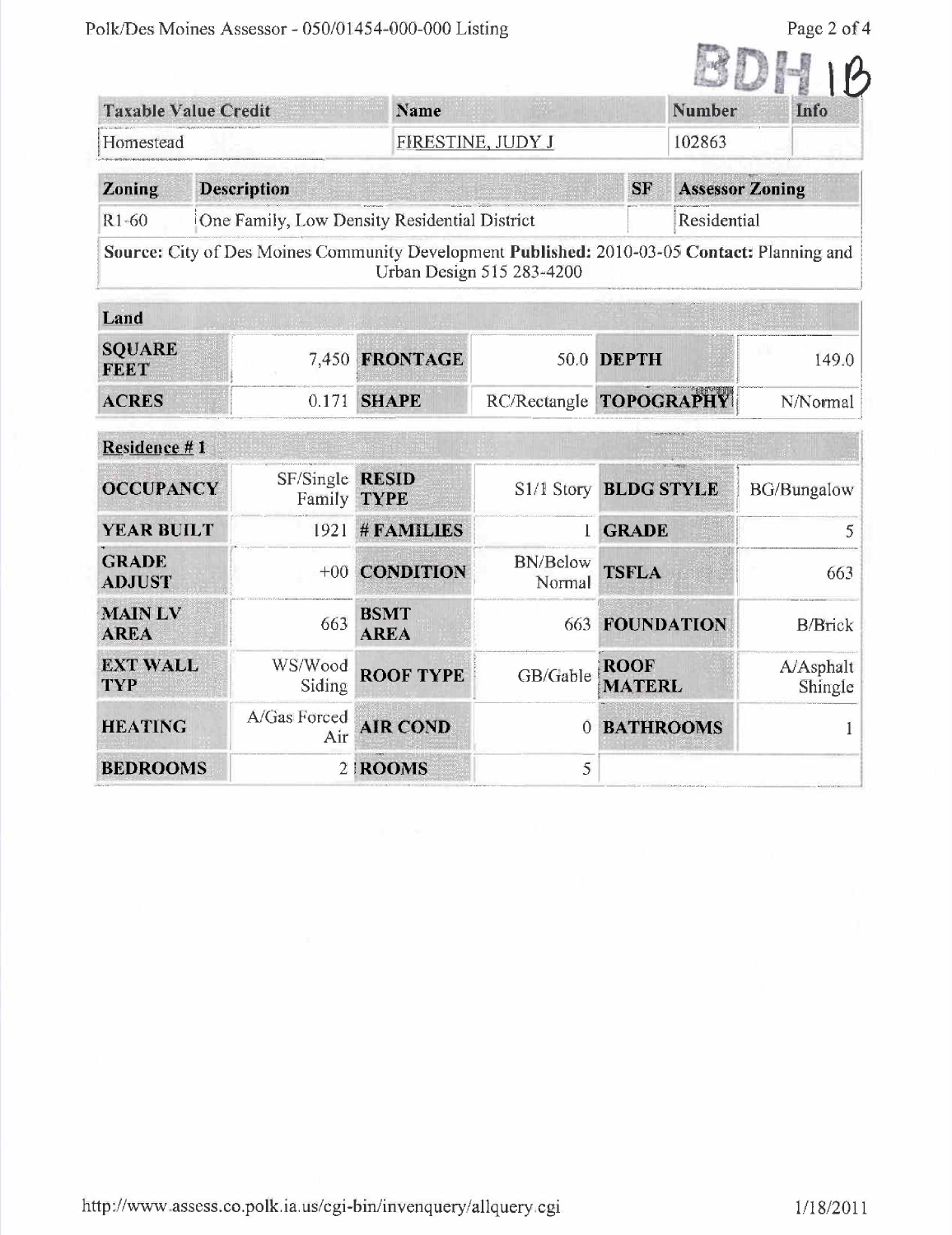Page 3 of 4



| Detached #101    |            |                              |                               |              |
|------------------|------------|------------------------------|-------------------------------|--------------|
| <b>OCCUPANCY</b> | GAR/Garage | <b>CONSTR</b><br><b>TYPE</b> | FR/Frame MEASCODE             | D/Dimensions |
| <b>MEASURE1</b>  |            | 12 MEASURE2                  | <b>STORY</b><br><b>HEIGHT</b> |              |
| <b>GRADE</b>     |            | <b>YEAR BUILT</b>            | 1951 CONDITION                |              |

| Year | Type                   | <b>Class</b> | <b>Kind</b> | Land   | Bldg   | AgBd | Total  |
|------|------------------------|--------------|-------------|--------|--------|------|--------|
| 2009 | Assessment Roll        | Residential  | Full        | 16.900 | 32.300 |      |        |
| 2007 | ssessment Roll         | Residential  | Full        | 6.600  | -900   |      |        |
| 2005 | Assessment Roll        | Residential  | Full        | 15.800 | 37,200 |      | 53,000 |
| 2003 | <b>Assessment Roll</b> | Residential  | Full        | 14.060 | 33.300 |      | 47,360 |
|      |                        |              |             |        |        |      |        |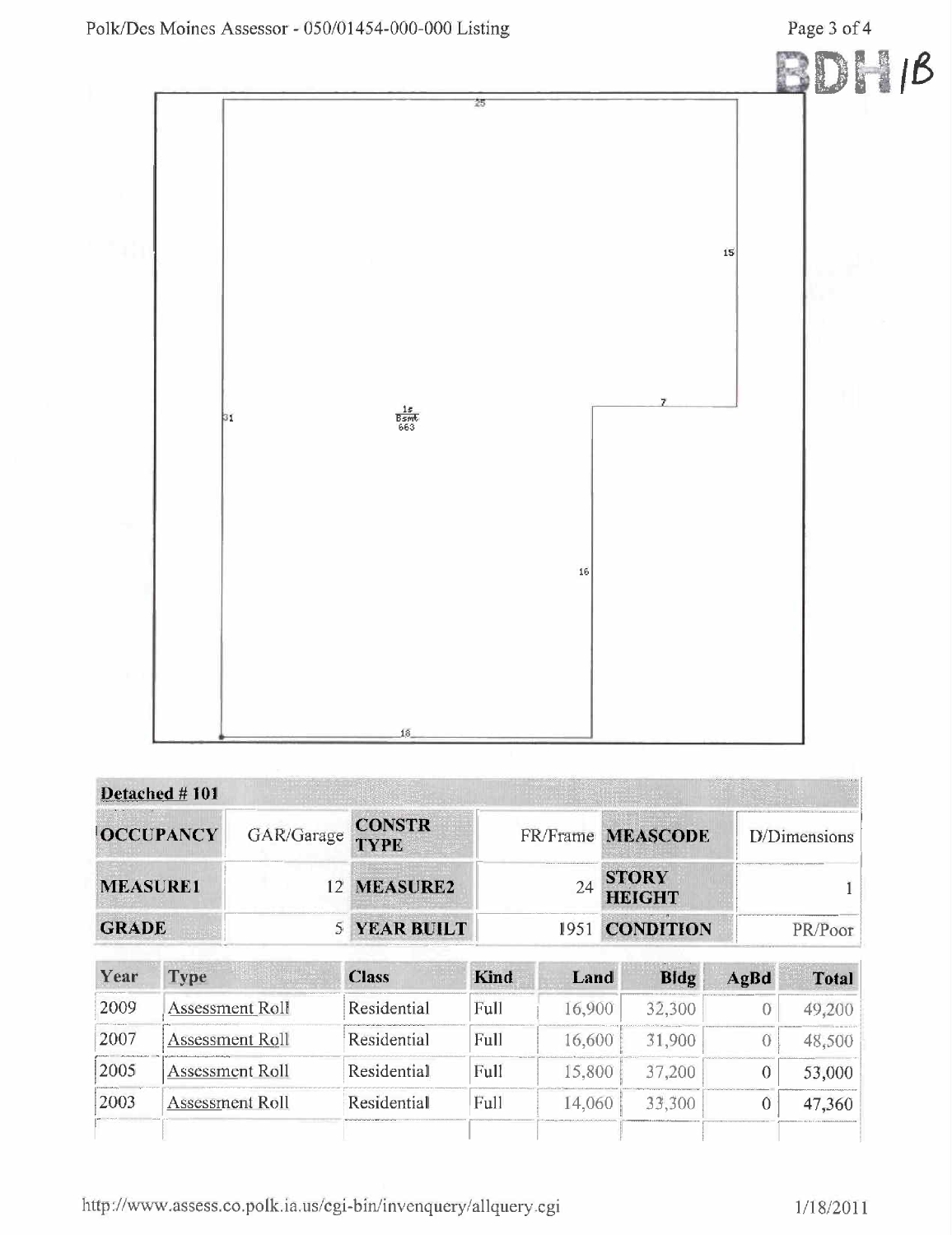## Polk/Des Moines Assessor - 050/01454-000-000 Listing

Page 4 of 4

SDR ..

|      |                        |             |      |        |        | J |        |
|------|------------------------|-------------|------|--------|--------|---|--------|
| 2001 | Assessment Roll        | Residential | Full | 11,660 | 25,940 |   | 37,600 |
| 1999 | Assessment Roll        | Residential | Full | 7,840  | 23,890 |   | 31,730 |
| 1997 | <b>Assessment Roll</b> | Residential | Full | 7,100  | 21,640 |   | 28,740 |
| 1995 | Assessment Roll        | Residential | Full | 6,180  | 18,840 |   | 25,020 |
| 1993 | Assessment Roll        | Residential | Full | 5,480  | 16,710 |   | 22,190 |
| 1990 | <b>Board Action</b>    | Residential | Full | 5,480  | 14,020 |   | 19,500 |
| 1990 | Assessment Roll        | Residential | Full | 5,480  | 15,720 |   | 21,200 |

## email this page

-- Room /95. ¡ I J Courl Avenue, Des Moines, fA 50309 Phone 515 286-3140 / Fax 515 286-3386<br>polkweb@assess.co.polk.ia.us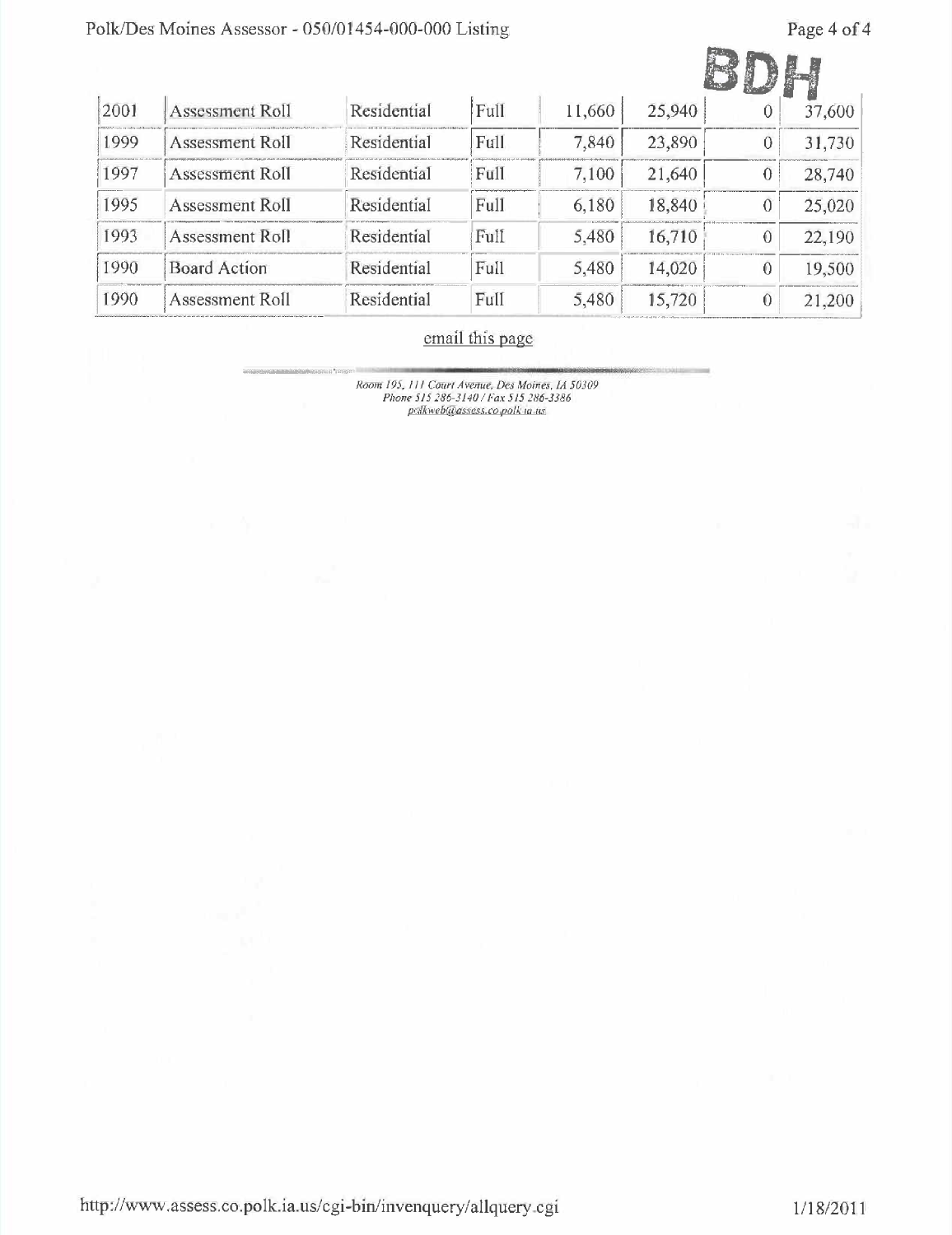

#### PUBLIC NUISANCE NOTICE OF INSPECTON NEIGHBORHOOD INSPECTON DIVISION COMMUNITY DEVELOPMENT DEPARTMENT **CITY OF DES MOINES, IOWA**



| DATE OF NOTICE: October 21, 2010 |                             | <b>DATE OF INSPECTION:</b> | <b>October 01, 2010</b> |
|----------------------------------|-----------------------------|----------------------------|-------------------------|
| <b>CASE NUMBER:</b>              | COD2010-07058               |                            |                         |
| <b>PROPERTY ADDRESS:</b>         | 2704 LYON ST                |                            |                         |
| <b>LEGAL DESCRIPTION:</b>        | LOT 23 BLK 11 FARWELL PLACE |                            |                         |

**JUDY J FIRESTINE** Title Holder 2704 LYON ST DES MOINES IA 50317-8222

An inspection of the referenced property was conducted for its conformance to the Municipal Code of the City of Des Moines. It has been determined from that inspection that the dwelling currently constitutes not only a menace to health and safety, but is also a public nuisance. Accordingly, the dwelling will be placarded as unfit for human habitation pursuant to the Municipal Code of the City of Des Moines and the Code of Iowa.

If not occupied at the present time, the dwelling is to remain vacant and unoccupied until occupancy is authorized by this office. If the dwelling is occupied, it must be vacated immediately. If procedures to vacate the premises are not undertaken immediately upon receipt of this notice, and in no case later than seven (7) days, the City will issue a Municipal Infraction in accordance with Section 60-304 and 60-306 pursuant to the Municipal code of the City of Des Moines. Additionally, if the property had a Certificate of Inspection, it is hereby revoked.

Attached is a listing of the violations existing on the date of the inspection and a recommendation as to the remedial action required to correct such violations, Failure to correct these violations will result in legal action, The violations noted must be corrected within 30 days from the date of this notice. The violations noted must be corrected within 30 days from the date of this notice, Failure to correct these violations will result in a request to the City Council, sitting as the board of Health, to approve legal action, As a result of this public nuisance action there will be costs incurred by the City. Costs will be biled out when the nuisance has been abated. Failure to pay the costs will result in collection by assessment to the property or personal judgment.

#### ALL ELECTRICAL, MECHANICAL, PLUMBING, AND STRUCTURAL COMPONETS IN NEED OF REPLACEMENT OR REPAIR, ARE TO BE BROUGHT TO MINIMUM CODE REQUIREMENTS WITH NECESSARY PERMITS AS REQUIRED TO MEET CITY CODES.

 $\mathcal{L}^{\text{in}}(n)$   $\mathcal{L}^{\text{in}}(n)$  a  $\mathcal{L}^{\text{in}}(n)$  and  $\mathcal{L}^{\text{in}}(n)$  and  $\mathcal{L}^{\text{in}}(n)$  and  $\mathcal{L}^{\text{in}}(n)$  and  $\mathcal{L}^{\text{in}}(n)$  and  $\mathcal{L}^{\text{in}}(n)$  and  $\mathcal{L}^{\text{in}}(n)$  and  $\mathcal{L}^{\text{in}}(n)$  and  $\mathcal{L}^$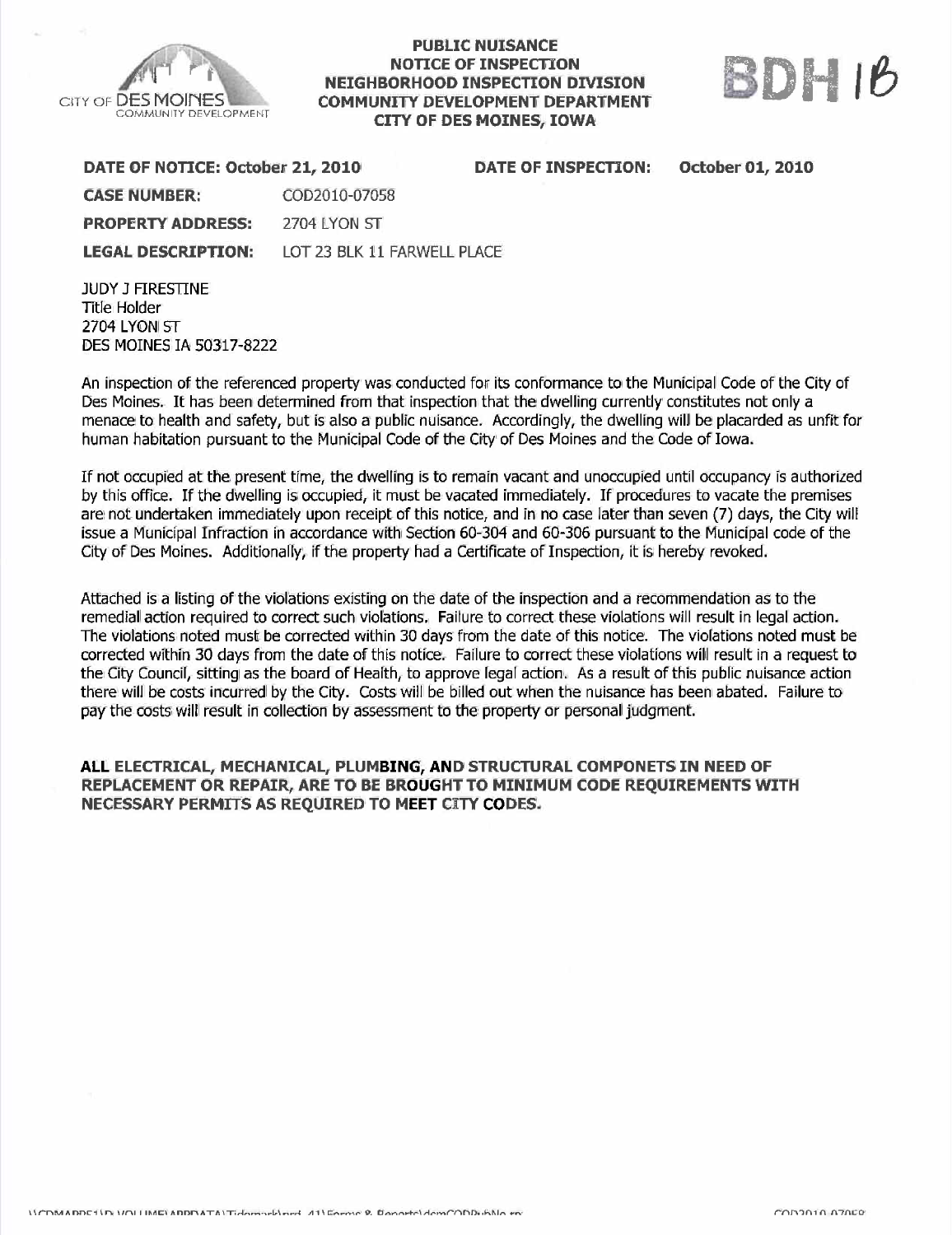

Appropriate building permits may be required for those violations noted in the "Special Requirements" section on the notice. Should you have questions regarding permits, contact the Permit and Development Center at 283-4200, All work performed by a contractor or you must be completed in a workmanlike manner. If you plan to renovate the structure and it has been vacant for a period in excess of one year, there may be zoning issues, which will affect the proposed use of the structure and/or real estate. Please contact the Development Zoning Division at 283-4207 to determine what the legal use for the structure and/or the real estate is prior to commencement of any renovation,

If you believe the building is beyond repair and decide to remove it, all debris must be removed from the propert and the basement excavation if any, filled in the manner required by the City, You are encouraged to arrange for this demolition yourself; however a demoiition permit must be obtained from the Building Department. In the event you are unable to arrange for demolition, you may sign a waiver voiuntarily authorizing the City to do so. However, the city may take a personal judgment against you for the costs of removaL.

If you no longer own the property, notify us in writing of the name, address, and telephone number of the new owner. A copy of the real estate contract or deed, if it has not been recorded at the Polk county Recorder's Office, shall likewise be furnished to the Neighborhood Inspection Division,

Should you have any questions, feel free to call, I can usually be reached between 8:00am and 9:00am, Monday through Friday.

Dennis Rule

(515) 283-4114 Nid Inspector  $1/e<sup>2</sup>$  $f \vee f$ 

DATE MAILED: 10/21/2010

MAILED BY: JDH